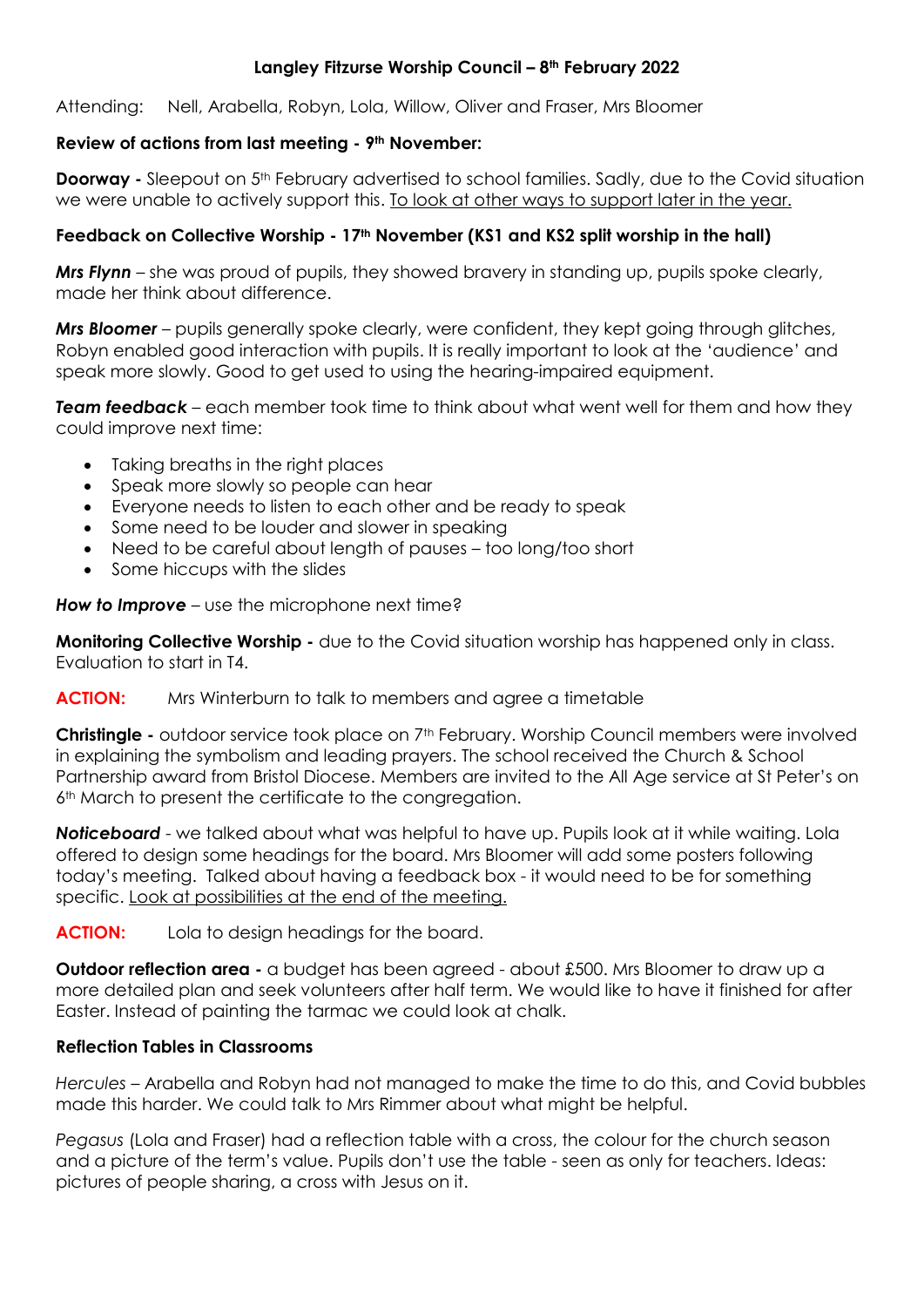*Phoenix* (Nell and Willow) had a reflection table - no cross and no coloured ribbon but did have values picture. Also had Bibles and a knitted sheep. Not used by pupils because they don't really know how to. Ideas: cross, picture of Mary & Joseph, lights, glass of water, a burning bush.

*Chameleon* - Oliver had completed and handed to Mrs Howe (who apologised for having lost it) Oliver will kindly repeat the questionnaire.

**ACTION:** Mrs Bloomer to feedback comments to Mrs Winterburn. This might be a time for using a feedback box to see what pupils might like.

# **What is Spirituality?**

As a school we are going to start a piece of work looking at how the school nurtures the spiritual development of pupils (and staff), which will shape a policy and generate ideas on how we provide opportunities to help everyone flourish.

What does the word SPIRITUALITY mean to you?

- Spirits, a man in church, God
- Being able to talk about spiritual stuff, yoga, relaxing, going to church, sharing ideas, God and Jesus, thinking about your religion/faith, listening to everyone
- Frozen 2 spirits, other, water/fire, trees
- My neighbour Layla because she goes to church, she doesn't drive
- My next-door neighbour and Mrs Bloomer, being calm, the church, yoga, being with my chickens (peaceful)
- Clearing your mind, thinking about your religion, yoga, calm, Buddhism, peace of mind
- Different things people believe in, witches who do good things and heal people, thinking of the things you believe in, magic, meditation, elements of the world, cows in Hinduism

# *\* What makes 'me' a me? What makes you 'you' compared to someone else \**

Spirituality is about recognising there is something bigger than us - and about our connectedness with God/beyond/other, other people, nature. Inner spark - or soul, the essence of Me. The WOWs (awe & wonder), OWs (when life is painful/tough) and Nows (being present/mindful) in life. The times we feel most alive. When we find out what is most important/precious to us - what makes us joyful, grateful, courageous, and gives us purpose.

We shared things that help us feel calm, peaceful, content:

- Looking at the stars makes me feel calm & relaxed, like I am part of them; I feel safe, spaced out, like I am living in a wonderful world
- Meditation, being with nature, dancing, reading, daydreaming, yoga, cuddling my puppy & rabbit, lying down and looking at the stars
- Music, drawing, taking a bath/showering, meditation, watching something, hugging my cat, sleep
- Yoga, sitting on the sofa, dancing, playing with my two dogs, having dinner with my family
- Giving my dog a hug, watching TV, feeding my chickens
- When I see a horse I love horses
- Singing, sleeping, YouTube, dancing, hand stands, cartwheel, having a conversation with a horse, silence - because it means my parents are not fighting
- Looking at the stars questions: how are we so small, space is very far away
- Drawing or colouring, being with my family, playing football, technology, having fun

Our spiritual selves are like our essence - it's like having a seed inside us which can flourish or wither

What helps the seed to grow:

- $\triangleright$  Family when playing together and being happy
- $\triangleright$  Drawing
- > Dance
- $\triangleright$  Singing